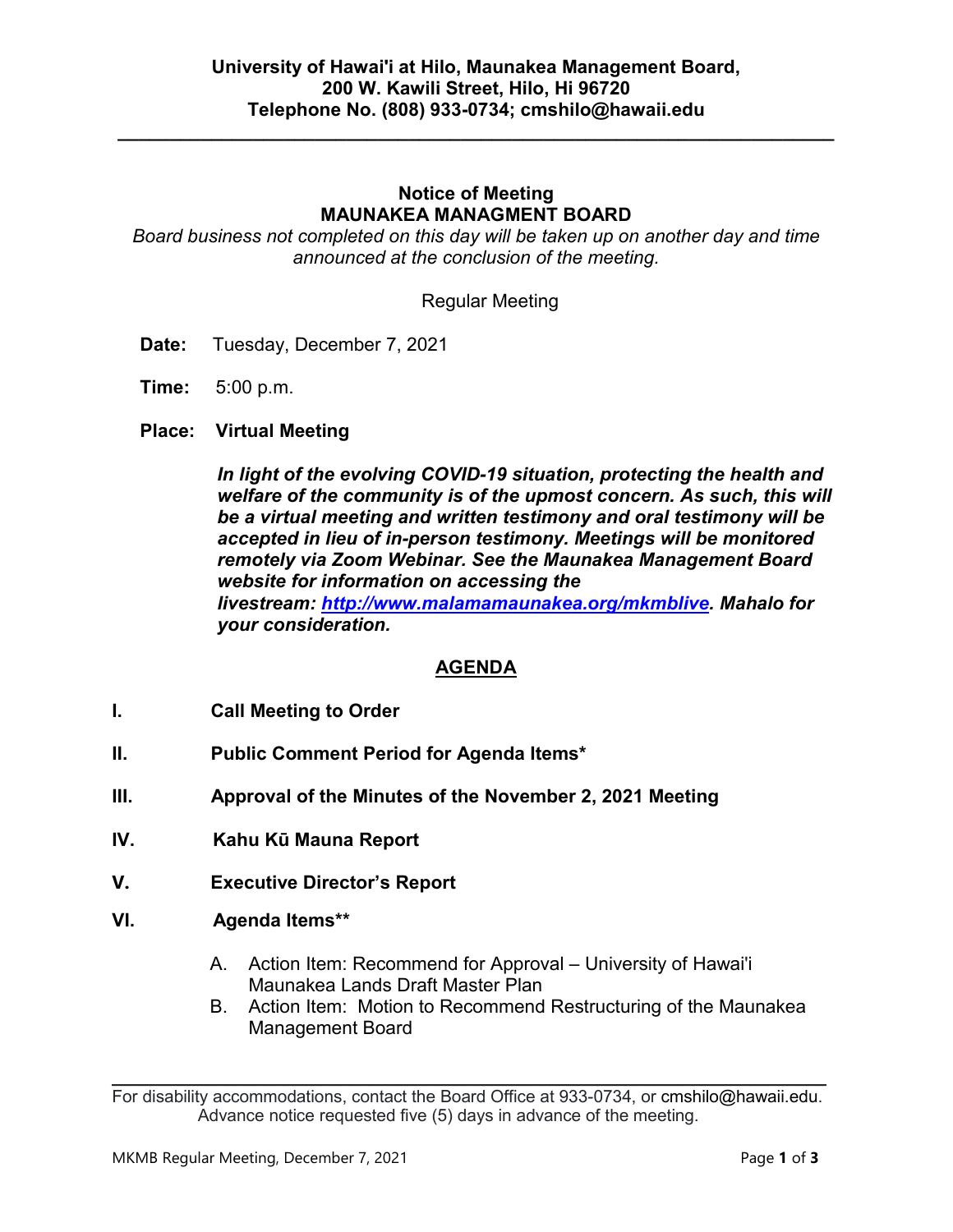**\_\_\_\_\_\_\_\_\_\_\_\_\_\_\_\_\_\_\_\_\_\_\_\_\_\_\_\_\_\_\_\_\_\_\_\_\_\_\_\_\_\_\_\_\_\_\_\_\_\_\_\_\_\_\_\_\_\_\_\_\_\_\_\_\_\_\_\_\_**

C. Information & Discussion: Review Caltech Submillimeter Observatory (CSO) Decommissioning – Construction Documents 95% Pre-Final

**VII. Executive Session to consult with the Board's attorney on questions and issues pertaining to the Board's powers, duties, privileges, immunities, and liabilities pursuant to HRS §92-5(a)(4), regarding Membership and Community Engagement.**

# **VIII. Announcements**

A. Next Meeting: January 4, 2022, at a location to be determined

### **IX. Adjournment**

If the need arises with respect to any item on the agenda, the Board may elect to convene in executive session pursuant to Sections 92-4 and 92-5 (a)(4), Hawaii Revised Statutes, to consult with the Board's attorney on questions and issues pertaining to the Board's powers, duties, privileges, immunities, and liabilities.

#### **\*HOW TO PROVIDE TESTIMONY**

# **Oral Public Testimony**

If you would like to provide oral public testimony during this meeting, please submit a request to [mkmb-testimony-grp@hawaii.edu](mailto:mkmb-testimony-grp@hawaii.edu) and identify the agenda item you would like to provide oral public testimony **by 2:00 p.m. Tuesday, December 7, 2021.** You will be notified by email receipt of your request and instructions on how to participate.

#### **Written Public Testimony**

In addition to oral public testimony during the meeting, the MKMB welcomes public participation through the submission of written testimony by any of the following options:

via email sent to [mkmb-testimony-grp@hawaii.edu](mailto:mkmb-testimony-grp@hawaii.edu)

• via regular mail sent to Center for Maunakea Stewardship, 640 N. Aohoku Place, Hilo, HI 96720

• via facsimile (fax) to CMS at (808) 933-3208.

 $\mathcal{L}_\text{max}$  and  $\mathcal{L}_\text{max}$  and  $\mathcal{L}_\text{max}$  and  $\mathcal{L}_\text{max}$  and  $\mathcal{L}_\text{max}$  and  $\mathcal{L}_\text{max}$ For disability accommodations, contact the Board Office at 933-0734, or [cmshilo@hawaii.edu.](mailto:cmshilo@hawaii.edu) Advance notice requested five (5) days in advance of the meeting.